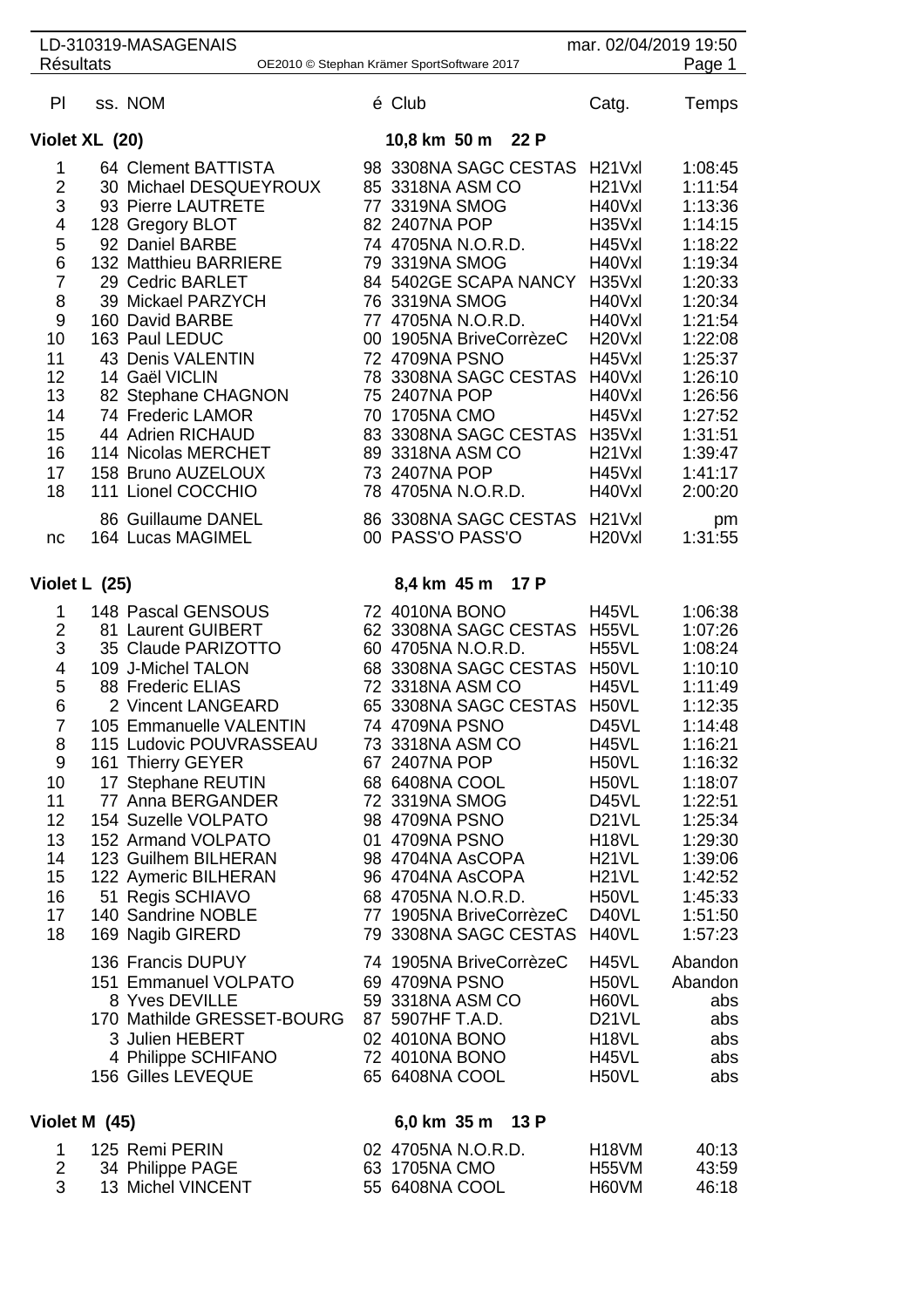| LD-310319-MASAGENAIS                                                                                                                                                                                                 |  | mar. 02/04/2019 19:50                                                                                                                                                                                                                                                                                                                                                                                                                                                                                                                                                                                                                                                                                                                                                                                                                                                   |                                  |                                                                                                                                                                                                                                                                                                                                                                                                                                                                                                                                                                                                                                                                                                                                                                       |                                                                                                                                                                                                                                                                                                                                                                                                                                                                              |                                                                                                                                                                                                                                                                                                                                                                                                 |  |  |
|----------------------------------------------------------------------------------------------------------------------------------------------------------------------------------------------------------------------|--|-------------------------------------------------------------------------------------------------------------------------------------------------------------------------------------------------------------------------------------------------------------------------------------------------------------------------------------------------------------------------------------------------------------------------------------------------------------------------------------------------------------------------------------------------------------------------------------------------------------------------------------------------------------------------------------------------------------------------------------------------------------------------------------------------------------------------------------------------------------------------|----------------------------------|-----------------------------------------------------------------------------------------------------------------------------------------------------------------------------------------------------------------------------------------------------------------------------------------------------------------------------------------------------------------------------------------------------------------------------------------------------------------------------------------------------------------------------------------------------------------------------------------------------------------------------------------------------------------------------------------------------------------------------------------------------------------------|------------------------------------------------------------------------------------------------------------------------------------------------------------------------------------------------------------------------------------------------------------------------------------------------------------------------------------------------------------------------------------------------------------------------------------------------------------------------------|-------------------------------------------------------------------------------------------------------------------------------------------------------------------------------------------------------------------------------------------------------------------------------------------------------------------------------------------------------------------------------------------------|--|--|
| <b>Résultats</b><br>Page 2<br>OE2010 © Stephan Krämer SportSoftware 2017                                                                                                                                             |  |                                                                                                                                                                                                                                                                                                                                                                                                                                                                                                                                                                                                                                                                                                                                                                                                                                                                         |                                  |                                                                                                                                                                                                                                                                                                                                                                                                                                                                                                                                                                                                                                                                                                                                                                       |                                                                                                                                                                                                                                                                                                                                                                                                                                                                              |                                                                                                                                                                                                                                                                                                                                                                                                 |  |  |
| PI                                                                                                                                                                                                                   |  | ss. NOM                                                                                                                                                                                                                                                                                                                                                                                                                                                                                                                                                                                                                                                                                                                                                                                                                                                                 |                                  | é Club                                                                                                                                                                                                                                                                                                                                                                                                                                                                                                                                                                                                                                                                                                                                                                | Catg.                                                                                                                                                                                                                                                                                                                                                                                                                                                                        | Temps                                                                                                                                                                                                                                                                                                                                                                                           |  |  |
| Violet M (45)                                                                                                                                                                                                        |  |                                                                                                                                                                                                                                                                                                                                                                                                                                                                                                                                                                                                                                                                                                                                                                                                                                                                         | 13P<br>6,0 km 35 m               | (suite)                                                                                                                                                                                                                                                                                                                                                                                                                                                                                                                                                                                                                                                                                                                                                               |                                                                                                                                                                                                                                                                                                                                                                                                                                                                              |                                                                                                                                                                                                                                                                                                                                                                                                 |  |  |
| 4<br>5<br>6<br>7<br>8<br>9<br>10<br>11<br>12<br>13<br>14<br>15<br>16<br>17<br>18<br>19<br>20<br>21<br>22<br>23<br>24<br>25<br>26<br>27<br>28<br>29<br>30<br>31<br>32<br>33<br>34<br>35<br>36<br>37<br>38<br>39<br>40 |  | <b>147 Claire CORNAILLE</b><br>101 Jerome CLEMENCON<br>26 M-Christine BRAULT<br>98 Claude FREDERIQUE<br>7 Isabelle ANDRE<br>75 Severine LAMOR<br>172 Philippe CHAMBON<br>63 J-Francois BATTISTA<br>23 Andre LORTOLARY<br>87 Emilie DANEL<br>20 Frederic LACLAU<br>80 Corinne DOUSSET<br>47 Eric FAVARETTO<br>27 Jacques RAYMONDAUD<br>19 Didier COURTEL<br>31 Daniel PERISSINOTTO<br>107 Philippe MENTION<br>162 Philippe GIRARD<br>79 Ludivine DOUSSET<br>69 Coralie DULONG<br>46 Jean-Luc LAGARRIGUE<br>73 Bruno REAU<br><b>16 Lionel HIZEMBERT</b><br>159 Christelle BOYER<br>137 Rose Lou DUPUY<br>32 Alain FOURGASSIE<br>22 Olivier GARROS<br>134 Marie BARRIERE<br>91 Annie MONNIER<br>56 Anaïs GUERY<br>24 Agnes POCHET<br>70 Eric DULONG<br>40 Serge JOURDANA<br>145 Rose Marie MAIGRE<br>121 Brigitte BILHERAN<br>120 Pierre BILHERAN<br>52 Christelle SCHIAVO | 71<br>67<br>61<br>01<br>57<br>75 | 03 4012NA B.R.O.S<br>67 4709NA PSNO<br>68 6408NA COOL<br>54 2408NA CAC<br>73 4010NA BONO<br><b>1705NA CMO</b><br>3308NA SAGC CESTAS<br>55 3308NA SAGC CESTAS<br>55 4704NA AsCOPA<br>86 3308NA SAGC CESTAS<br>1601NA COF<br>67 4012NA B.R.O.S<br>02 4708NA V.A.S.C.O.<br>61 3319NA SMOG<br>63 1601NA COF<br>55 4709NA PSNO<br>78 4705NA N.O.R.D.<br>59 3319NA SMOG<br>00 4012NA B.R.O.S<br>4705NA N.O.R.D.<br>3319NA SMOG<br>72 3319NA SMOG<br>50 3318NA ASM CO<br>76 2407NA POP<br>02 1905NA BriveCorrèzeC<br>50 3308NA SAGC CESTAS<br>55 4704NA AsCOPA<br>3319NA SMOG<br>68 3318NA ASM CO<br>00 4705NA N.O.R.D.<br>73 3308NA SAGC CESTAS<br>64 4705NA N.O.R.D.<br>55 4705NA N.O.R.D.<br>76 4709NA PSNO<br>65 4704NA AsCOPA<br>59 4704NA AsCOPA<br>71 4705NA N.O.R.D. | D <sub>16</sub> VM<br>H <sub>50</sub> VM<br>D50VM<br>H65VM<br>D45VM<br>D45VM<br>H <sub>50</sub> VM<br>H60VM<br>H60VM<br>D <sub>21</sub> VM<br>H55VM<br>D50VM<br>H <sub>18</sub> VM<br><b>H55VM</b><br><b>H55VM</b><br>H60VM<br>H40VM<br>H60VM<br>D <sub>20</sub> VM<br>D <sub>18</sub> VM<br>H60VM<br>H45VM<br>H65VM<br>D40VM<br>D <sub>18</sub> VM<br>H65VM<br>H60VM<br>D40VM<br>D50VM<br>D <sub>20</sub> VM<br>D45VM<br>H55VM<br>H60VM<br>D40VM<br>D50VM<br>H60VM<br>D45VM | 47:48<br>51:53<br>54:39<br>55:21<br>55:24<br>56:08<br>56:12<br>57:42<br>58:24<br>58:37<br>1:01:22<br>1:02:37<br>1:03:11<br>1:03:18<br>1:03:24<br>1:03:31<br>1:04:53<br>1:06:02<br>1:06:14<br>1:06:41<br>1:07:08<br>1:07:27<br>1:09:23<br>1:09:47<br>1:09:59<br>1:15:03<br>1:15:37<br>1:16:22<br>1:17:20<br>1:18:58<br>1:22:39<br>1:23:45<br>1:25:15<br>1:28:52<br>1:29:17<br>1:30:13<br>1:33:41 |  |  |
| 41                                                                                                                                                                                                                   |  | 150 Lydie SAFFY<br>171 Matthias PENE<br>153 Aime VOLPATO<br>12 Fulgencio MARTIN<br>157 Mathis BEYRE                                                                                                                                                                                                                                                                                                                                                                                                                                                                                                                                                                                                                                                                                                                                                                     |                                  | 74 4709NA PSNO<br>PASS'O PASS'O<br>03 4709NA PSNO<br>58 3308NA SAGC CESTAS<br>00 4705NA N.O.R.D.                                                                                                                                                                                                                                                                                                                                                                                                                                                                                                                                                                                                                                                                      | D45VM<br><b>H45VM</b><br>H <sub>16</sub> VM<br>H60VM<br>H <sub>20</sub> VM                                                                                                                                                                                                                                                                                                                                                                                                   | 1:47:35<br>pm<br>Abandon<br>abs<br>abs                                                                                                                                                                                                                                                                                                                                                          |  |  |
| Violet C (28)                                                                                                                                                                                                        |  | 4,1 km 10 m<br>9 P                                                                                                                                                                                                                                                                                                                                                                                                                                                                                                                                                                                                                                                                                                                                                                                                                                                      |                                  |                                                                                                                                                                                                                                                                                                                                                                                                                                                                                                                                                                                                                                                                                                                                                                       |                                                                                                                                                                                                                                                                                                                                                                                                                                                                              |                                                                                                                                                                                                                                                                                                                                                                                                 |  |  |
| 1<br>$\overline{2}$<br>3<br>4<br>5<br>6<br>7<br>8<br>9                                                                                                                                                               |  | 36 Michel PARZYCH<br>143 Frederic JORDAN<br>60 Monique DUBROCA<br>18 Francette DEMONT<br>41 Stephanie DESQUEYROUX<br>118 Margaux BEYRE<br>68 Baptiste FONTAINE<br>72 J-Pierre GRAND<br>117 Isabelle BEYRE                                                                                                                                                                                                                                                                                                                                                                                                                                                                                                                                                                                                                                                               |                                  | 52 3319NA SMOG<br>68 4705NA N.O.R.D.<br>47 3308NA SAGC CESTAS<br>57 2408NA CAC<br>83 3318NA ASM CO<br>98 4705NA N.O.R.D.<br>79 3308NA SAGC CESTAS<br>44 1601NA COF<br>69 4705NA N.O.R.D.                                                                                                                                                                                                                                                                                                                                                                                                                                                                                                                                                                              | H65VC<br>H <sub>50</sub> VC<br>D70VC<br>D60VC<br>D35VC<br><b>D21VC</b><br>H <sub>40</sub> VC<br>H <sub>75</sub> VC<br>D50VC                                                                                                                                                                                                                                                                                                                                                  | 36:54<br>41:42<br>46:40<br>48:58<br>50:15<br>51:47<br>52:18<br>52:33<br>54:46                                                                                                                                                                                                                                                                                                                   |  |  |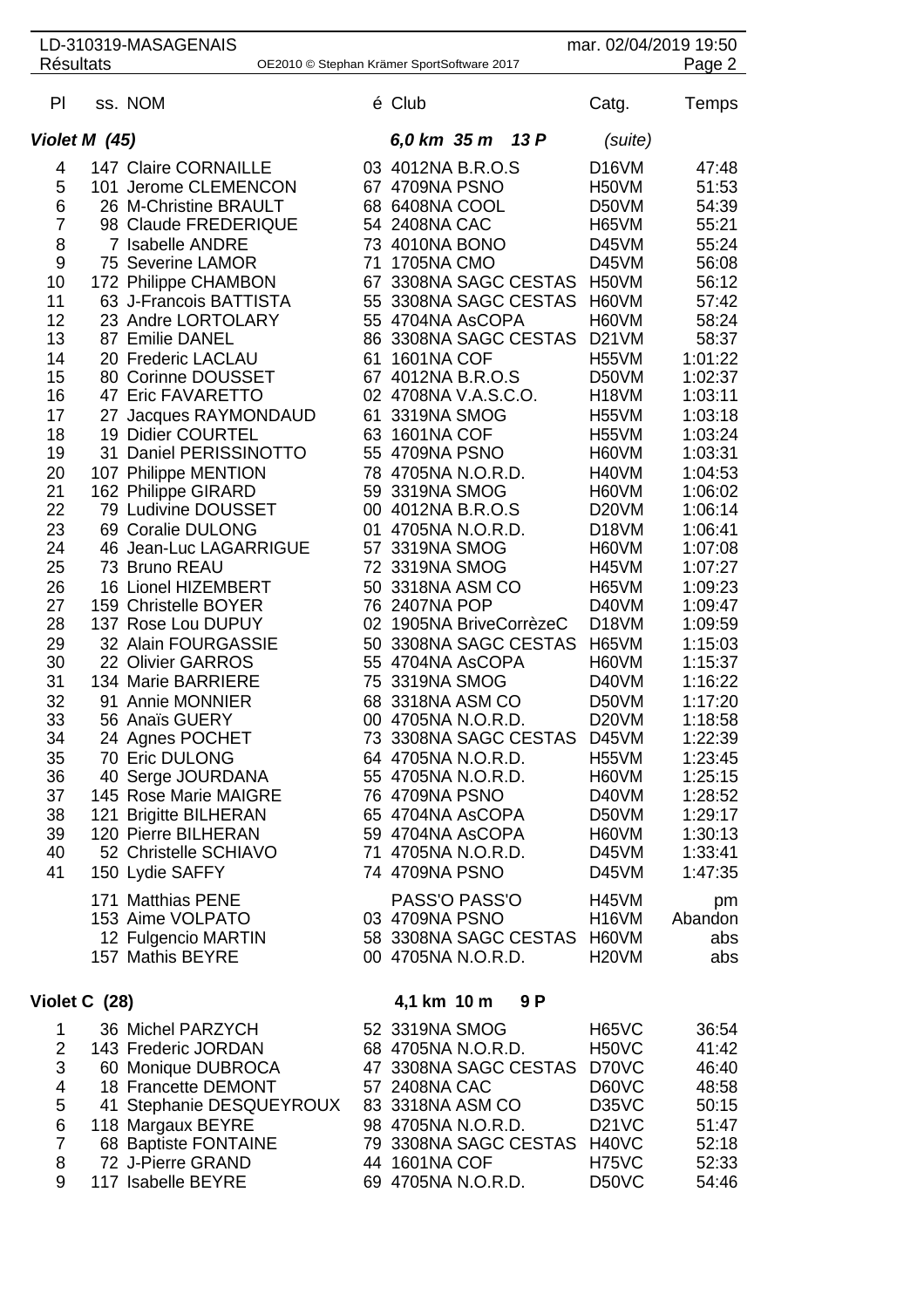|                                                                                              | LD-310319-MASAGENAIS                                                                                                                                                                                                                                                                                                                                                                                           |                                                                                                                                                                                                                                                                  |                                                                                                  | mar. 02/04/2019 19:50                                                                                                                                                                                                        |                                                                                                                                                                        |
|----------------------------------------------------------------------------------------------|----------------------------------------------------------------------------------------------------------------------------------------------------------------------------------------------------------------------------------------------------------------------------------------------------------------------------------------------------------------------------------------------------------------|------------------------------------------------------------------------------------------------------------------------------------------------------------------------------------------------------------------------------------------------------------------|--------------------------------------------------------------------------------------------------|------------------------------------------------------------------------------------------------------------------------------------------------------------------------------------------------------------------------------|------------------------------------------------------------------------------------------------------------------------------------------------------------------------|
| <b>Résultats</b>                                                                             | OE2010 © Stephan Krämer SportSoftware 2017                                                                                                                                                                                                                                                                                                                                                                     |                                                                                                                                                                                                                                                                  |                                                                                                  |                                                                                                                                                                                                                              | Page 3                                                                                                                                                                 |
| PI                                                                                           | ss. NOM                                                                                                                                                                                                                                                                                                                                                                                                        | é Club                                                                                                                                                                                                                                                           |                                                                                                  | Catg.                                                                                                                                                                                                                        | Temps                                                                                                                                                                  |
| Violet C (28)                                                                                |                                                                                                                                                                                                                                                                                                                                                                                                                | 4,1 km 10 m                                                                                                                                                                                                                                                      | 9 P                                                                                              | (suite)                                                                                                                                                                                                                      |                                                                                                                                                                        |
| 10<br>11<br>12<br>13<br>14<br>15<br>16<br>17<br>18<br>19<br>20<br>21<br>22<br>23<br>24<br>25 | 166 Serge BLASCO<br>99 Maria-Dolores FREDERIQU<br>61 J-Michel DUBROCA<br>142 Anna BLANCH CARBALLO<br>149 Lisa GENSOUS<br>129 Andre LARMINACH<br>42 Jean-Paul TERS<br>28 Sylvie RAYMONDAUD<br>45 Bernard MERLET<br>165 Nicole BLASCO<br>59 Alixia DEMICHELIS<br>113 Celine COCCHIO-JOURNET<br>65 Dominique CAZALA<br>89 Maria ELIAS<br>9 CHRISTINE LABRUNIE<br>10 Monique THIEBAULT<br>37 Sylvie AUBERT LE NOUY | 42 3399NA INDIVIDUEL<br>56 2408NA CAC<br>76 4705NA N.O.R.D.<br>02 4010NA BONO<br>44 1705NA CMO<br>63 3319NA SMOG<br>39 4704NA AsCOPA<br>46 3399NA INDIVIDUEL<br>76 4705NA N.O.R.D.<br>72 3318NA ASM CO<br>63 4709NA PSNO<br>46 3318NA ASM CO<br>59 3318NA ASM CO | 46 3308NA SAGC CESTAS<br>42 3308NA SAGC CESTAS<br>87 3308NA SAGC CESTAS<br>57 3308NA SAGC CESTAS | H75VC<br>D60VC<br>H70VC<br>D40VC<br>D <sub>18</sub> VC<br>H75VC<br>H75VC<br>D <sub>55</sub> VC<br>H80VC<br>D70VC<br>D <sub>21</sub> V <sub>C</sub><br>D40VC<br>D60VC<br><b>D45VC</b><br>D <sub>55</sub> VC<br>D70VC<br>D60VC | 55:28<br>58:00<br>58:44<br>59:16<br>59:19<br>59:34<br>1:02:54<br>1:05:20<br>1:05:26<br>1:09:35<br>1:11:10<br>1:19:11<br>1:19:34<br>1:25:50<br>1:32:13<br>1:38:31<br>pm |
| nc                                                                                           | 119 audrey BERTHE<br>11 Sylvie MARTIN                                                                                                                                                                                                                                                                                                                                                                          | 82 PASS'O PASS'O                                                                                                                                                                                                                                                 | 64 3308NA SAGC CESTAS                                                                            | <b>D21VC</b><br>D <sub>55</sub> VC                                                                                                                                                                                           | 58:53<br>abs                                                                                                                                                           |
| Orange (11)                                                                                  |                                                                                                                                                                                                                                                                                                                                                                                                                | 6,1 km 30 m 10 P                                                                                                                                                                                                                                                 |                                                                                                  |                                                                                                                                                                                                                              |                                                                                                                                                                        |
| 1<br>2<br>3<br>4<br>5<br>6<br>$\overline{7}$<br>8<br>9                                       | 138 Violette DUPUY<br>48 Remi FRECCHIAMI<br>100 Florian GUERY<br>21 Tomas BOINEAU<br>110 Baptiste TALON<br>62 Giosue ROLLIER<br>76 Nina CARRIE-LOUPIAS<br>155 Laure VALENTIN<br>90 Louise MONNIER                                                                                                                                                                                                              | 05 1905NA BriveCorrèzeC<br>04 4708NA V.A.S.C.O.<br>03 4705NA N.O.R.D.<br>03 4704NA AsCOPA<br>03 4705NA N.O.R.D.<br>03 4705NA N.O.R.D.<br>04 4709NA PSNO<br>04 3318NA ASM CO                                                                                      | 03 3308NA SAGC CESTAS                                                                            | D <sub>14</sub> O<br>H <sub>16</sub> O<br>H <sub>16</sub> O<br>H <sub>16</sub> O<br>H <sub>16</sub> O<br>H <sub>16</sub> O<br>D <sub>16</sub> O<br>D <sub>16</sub> O<br>D <sub>16</sub> O                                    | 50:45<br>55:34<br>1:05:54<br>1:07:03<br>1:08:21<br>1:09:45<br>1:15:07<br>1:24:52<br>1:34:43                                                                            |
|                                                                                              | 53 Baptiste SCHIAVO<br>124 Loïs BILHERAN                                                                                                                                                                                                                                                                                                                                                                       | 03 4705NA N.O.R.D.<br>03 4704NA AsCOPA                                                                                                                                                                                                                           |                                                                                                  | H <sub>16</sub> O<br>H <sub>16</sub> O                                                                                                                                                                                       | abs<br>abs                                                                                                                                                             |
| Jaune (15)                                                                                   |                                                                                                                                                                                                                                                                                                                                                                                                                | 4,2 km 10 m                                                                                                                                                                                                                                                      | 8 P                                                                                              |                                                                                                                                                                                                                              |                                                                                                                                                                        |
| 1<br>2<br>3<br>4<br>5<br>6<br>$\overline{7}$<br>8<br>9<br>10<br>11<br>12<br>13               | 112 Paul COCCHIO-JOURNET<br>139 Celestin DUPUY<br>133 Arthur BARRIERE<br>96 Helian FILLON<br>78 Astrid DUMAIL<br>84 Chloe CHAGNON<br><b>15 ALOIS DALQUIER</b><br>67 Anaelle FONTAINE<br>94 Romane LAUTRETE<br>108 Isabelle BAVOILLOT<br>126 Jean-Paul LETZ<br>57 Tiphanie LEMITRE<br>54 Camille SCHIAVO                                                                                                        | 06 4705NA N.O.R.D.<br>07 1905NA BriveCorrèzeC<br>06 3319NA SMOG<br>06 4708NA V.A.S.C.O.<br>06 3319NA SMOG<br>05 2407NA POP<br>05 4708NA V.A.S.C.O.<br>06 3319NA SMOG<br>57 4705NA N.O.R.D.<br>83 4705NA N.O.R.D.<br>06 4705NA N.O.R.D.                           | 06 3308NA SAGC CESTAS D14J<br>67 3308NA SAGC CESTAS D50J                                         | <b>H14J</b><br>H <sub>12</sub> J<br>H <sub>14</sub> J<br><b>H14J</b><br>D <sub>14</sub> J<br>D <sub>14</sub> J<br>H14J<br>D <sub>14</sub> J<br>H <sub>60</sub> J<br>D <sub>35</sub> J<br><b>H14J</b>                         | 41:27<br>49:57<br>51:03<br>57:47<br>1:04:31<br>1:08:29<br>1:11:52<br>1:13:02<br>1:16:46<br>1:21:45<br>1:23:36<br>1:32:31<br>1:40:43                                    |
|                                                                                              | 58 Matthieu LIEGEOIS<br>5 Delphine SCHIFANO                                                                                                                                                                                                                                                                                                                                                                    | 84 4705NA N.O.R.D.<br>76 4010NA BONO                                                                                                                                                                                                                             |                                                                                                  | <b>H35J</b><br>D <sub>40</sub> J                                                                                                                                                                                             | pm<br>abs                                                                                                                                                              |